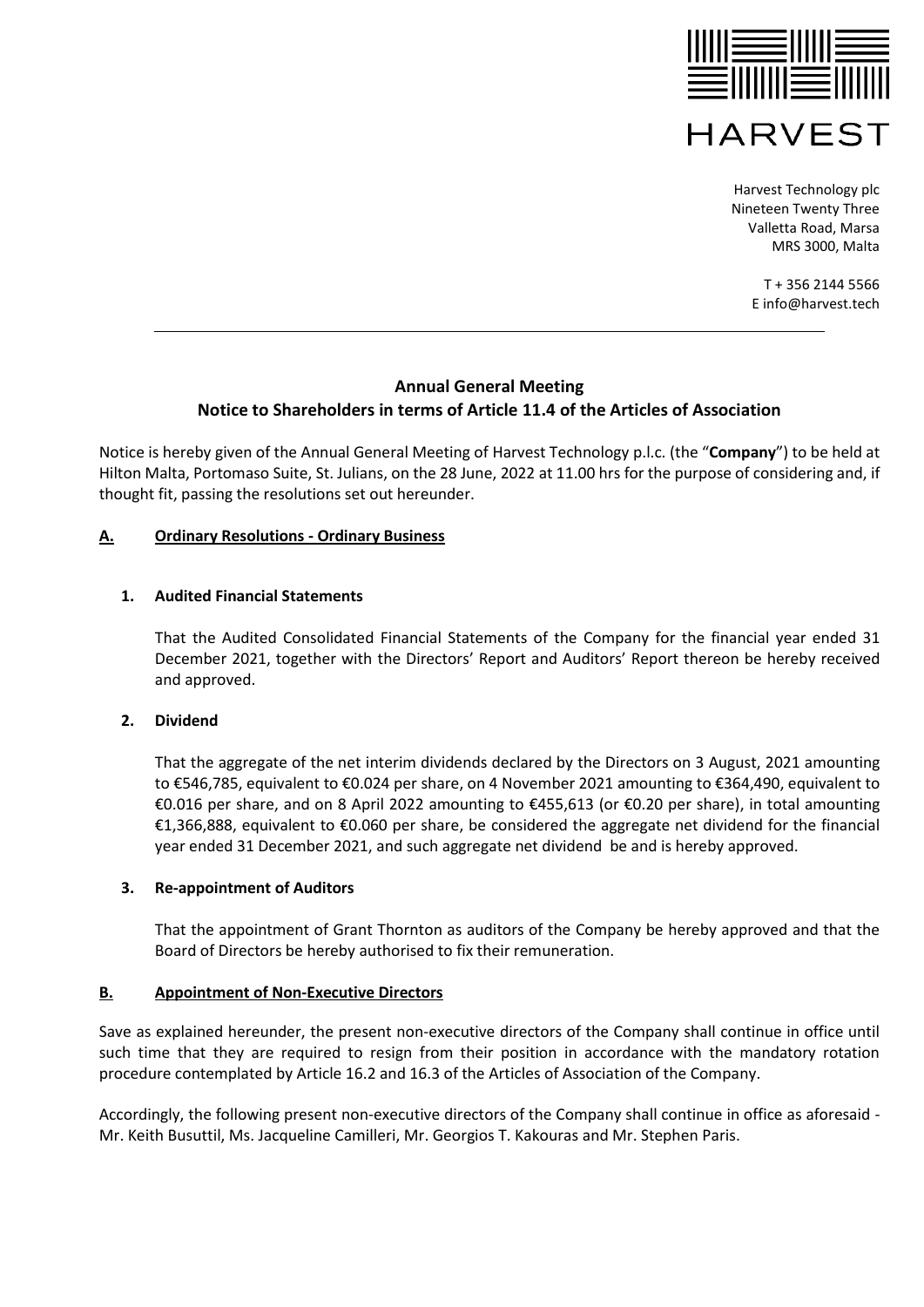

> T + 356 2144 5566 E info@harvest.tech

Mr. Peter Hili was co-opted by the Board of Directors to the office of non-executive director of the Company in accordance with the co-option procedure contemplated by Article 18.3 of the Articles of Association of the Company. This co-option was effective as from 14 March, 2022 and remains valid until the next annual general meeting of the Company following such co-option, being the upcoming AGM of the Company, at which the said co-opted director shall be eligible for re-appointment. In addition, as the joint longest serving non-executive director on the Board, Mr Conrad Aquilina (non-executive director) will be obliged to retire from office at the upcoming AGM in accordance with Article 16.3 of the Articles of Association of the Company, at which he will be eligible for re-appointment.

Consequently, in view of the vacancies on the Board of Directors arising as a result of the expiry of the term of cooption of Mr. Peter Hili and the mandatory resignation of Mr Conrad Aquilina resulting from the application of the mandatory rotation procedures, and in line with the requirements of Article 14.2 of the Articles of Association, in February 2022 the Company issued adverts calling for the nomination of persons to be appointed Non-Executive Directors. The Nominations Committee of the Company received two (2) valid nominations for the appointment of Non-Executive Directors, in respect of Mr Peter Hili and Mr Conrad Aquilina, which nominations were subsequently approved by the Nominations Committee. The said two (2) nominees shall together hereinafter be referred as the 'Approved Candidates'.

Pursuant to Article 14.3, unless a member of the Company holding not less than 10% in nominal value of the shares having voting rights demands that a vote be taken in respect of all or any one or more of the candidates approved by the Nominations Committee of the Company, in the event that there are as many Approved Candidates made pursuant to articles 14.1.1 of the Articles of Association of the Company, as there are vacancies on the Board, then all such Approved Candidates shall automatically take office as Non-Executive Directors of the Company. After taking into account the nominations received with respect to Non-Executive Directors as aforesaid, all of which have been approved by the Nominations Committee, and considering that the minimum and maximum number of directors as specified in Article 5 of the Memorandum of Association of the Company (five (5) Directors and seven (7) Directors respectively) is met and not exceeded respectively, no election of Directors will take place, and each of the Approved Candidates referred to herein will be automatically appointed as Non-Executive Directors in accordance with Article 14.3 of the Articles of Association, provided that a member of the Company holding not less than 10% in nominal value of the shares having voting rights may demand that a vote be taken in respect of all or any one or more of the Approved Candidates. Accordingly, save as aforesaid no resolution for the purpose of appointing Non-Executive Directors to the Board of Directors of the Company is required at this meeting.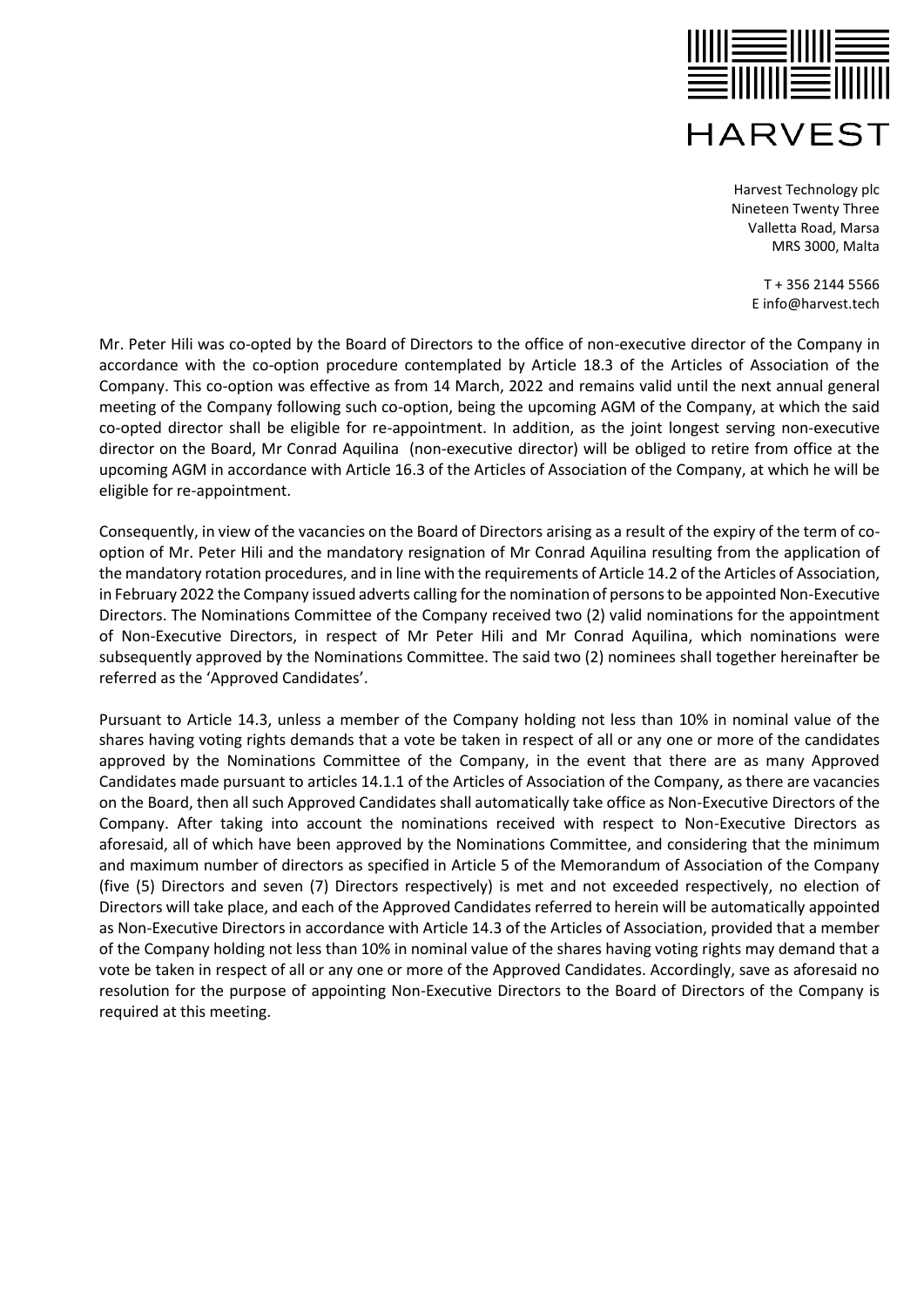

> T + 356 2144 5566 E info@harvest.tech

## **C. Advisory Vote on Remuneration Report**

The Remuneration Report of the Company set out in the Directors' Report is being put to an advisory vote of the shareholders of the Company in accordance with Listing Rule 12.12L of the Listing Rules issued by the Listing Authority.<sup>1</sup>

By order of the Board.

**Dr. Malcolm Falzon** Company Secretary Date: 3 June, 2022

 $1$  In view of the fact that the Company qualifies as a SME in terms of Directive 2013/34/EU of the European Parliament and of the Council of 26 June 2013 on the annual financial statements, consolidated financial statements and related reports of certain types of undertakings, amending Directive 2006/43/EC of the European Parliament and of the Council and repealing Council Directives 78/660/EEC and 83/349/EEC, it is not required to hold an advisory vote on the remuneration report of the most recent financial year where, as an alternative to holding such an advisory vote, it elects to submit the remuneration report for discussion in the annual general meeting.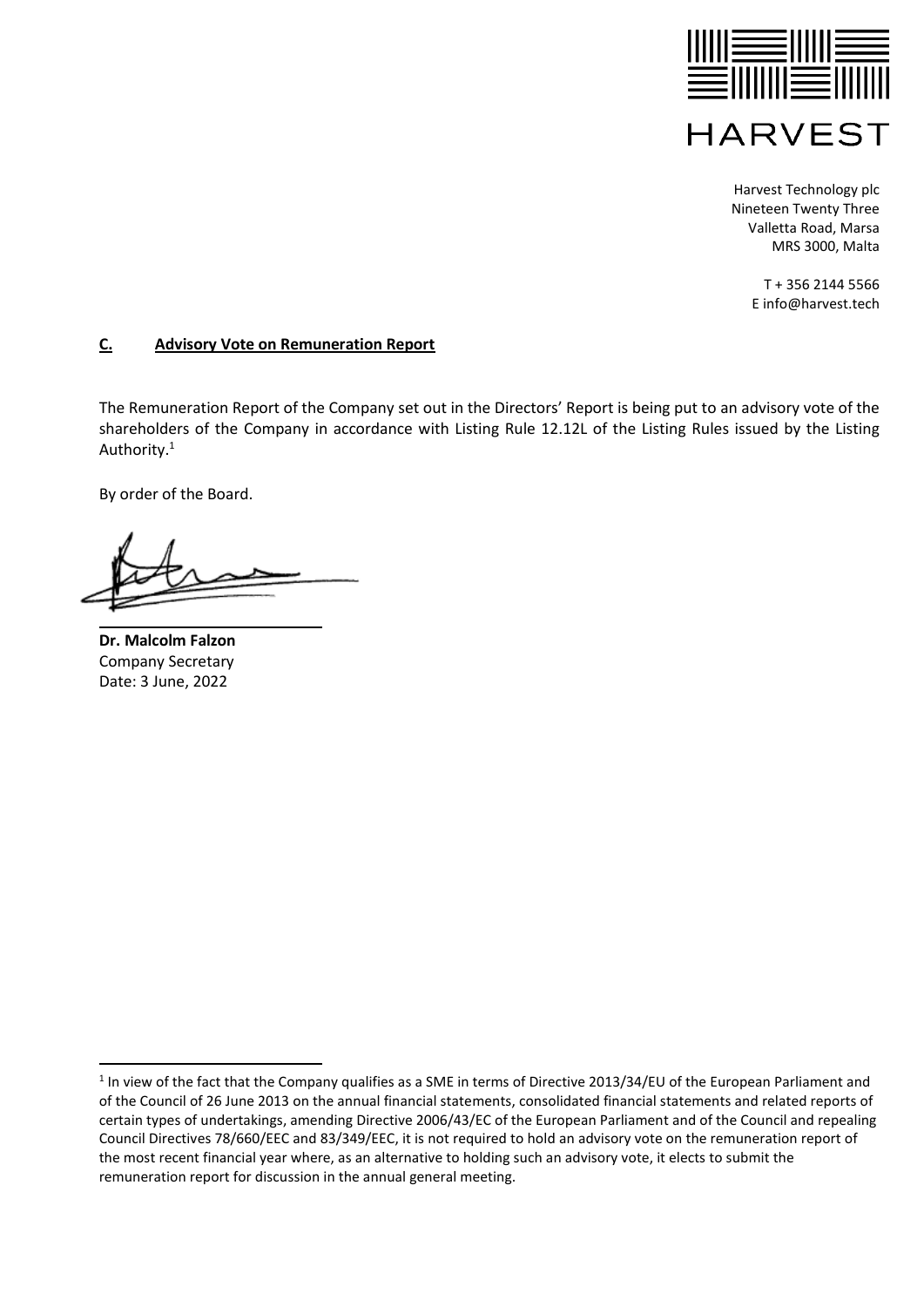

> T + 356 2144 5566 E info@harvest.tech

### **Important Information**

#### i. **Record Date**

This notice has been mailed to the shareholders of the Company registered on its register of Members as at the **29 May, 2022** (the **"Members**"). Only such Members shall be entitled to attend and vote at the Annual General Meeting.

### ii. **Participation and Voting by Members**

A Member may participate and vote at the meeting in any of the following ways:

- a) By personally attending the meeting; or
- b) By submitting a proxy form to the company.

#### *Personal Attendance*

Members who wish to participate personally at the meeting shall attend in person at the meeting on the appointed day (See **"Admission to the Meeting"**).

#### *Participation by Proxy*

A Member may participate by proxy by completing the proxy form dispatched to all Members together with this notice and sending same to the attention of the Company Secretary not less than forty-eight (48) hours before the time appointed for the meeting. A proxy form may be sent to the Company either:

a) By mail to 'Harvest Technology p.l.c., Nineteen Twenty Tree, Valletta Road, Marsa, MRS 3000, Malta'; or

b) By electronic means to [agm@harvest.tech.](mailto:agm@harvest.tech)

In case of proxies sent by email to the address above, the email should have attached thereto a scanned copy of the Proxy Form duly completed and signed by the Member or a duly authorised person on behalf of a corporate/institutional Member.

### *Completing the Proxy Form*

Members are to complete all details required on the proxy form fully, clearly and accurately. This includes:

- a) Indicating that they wish to appoint as their proxy the Chairperson of the meeting or another person. In the case that a Member wishes to appoint a person other than the Chairperson of the meeting as proxy, the full name, address and I.D. Card number of the proxy are to be clearly and legibly inserted in the appropriate space;
- b) Indicating whether the Member wishes the proxy to vote as he/she wishes or whether the proxy wishes to indicate how the proxy is to vote. In either case, a mark ought to be made in the appropriate box indicated in the proxy form. In the event that no such indication is made it shall be deemed that the Member authorises the proxy to vote as he/she wishes, unless the Member indicates how he/she wishes the shares held to be voted by inserting the number of shares or another appropriate mark against the relevant resolutions, in which case the proxy shall be deemed authorised to vote only as indicated by the Member in the proxy form;
- c) Where a Member wishes to have his/her proxy to vote in a particular manner then he/she should indicate his/her voting preference in the appropriate box against each resolution. The use of a cross or a mark (instead of putting a number of votes) in the appropriate space on the ballot paper under either 'FOR' or 'AGAINST' will be interpreted that the Member has assigned all the votes either 'FOR' or 'AGAINST' the resolution as the case may be. If a cross or a mark is placed in both 'FOR' or 'AGAINST' for the same resolution, then the Member's vote on that particular resolution will be invalid;
- d) Any resolution remaining unmarked on the ballot paper will be construed as an authorisation to the proxy to exercise his/her discretion as to whether, and if so, how, to vote on such particular resolution;
- e) A form shall be invalid if the Member has supplemented the form with specific instructions or conditions, or if the pre-printed text is amended or supplemented.

#### *Participation in Voting*

Members wishing to participate simply by having their votes taken into account at the meeting should fill in the proxy form in favour of the Chairman of the meeting and then proceed to indicate in the proxy form how they wish the Chairman to vote on their behalf on each resolution to be taken at the meeting.

### iii. **Admission to the Meeting**

- a) In order to be admitted, a Member is to present his Identity Card and the Admission Form enclosed with this documentation.
- b) In the case of shares held jointly by several persons, except in the case of shares held jointly by a married couple or a couple in a civil union, the first named joint holder on the Register of Members shall be eligible to attend and vote at the Meeting.
- c) A single representative of a joint shareholding, who is not the first named on the Register, will only be eligible to attend and vote at the Meeting if a Form of Proxy has been duly executed in his favour by all other joint holders.
- d) In the case of shares held jointly by a married couple or a couple in a civil union, both partners, or either of them, may attend the Meeting, provided that:
- i) irrespective of whether both the partners, or either of them, attend the Meeting, only one voting document will be issued and only one of the two attendees shall be entitled to vote; and
- ii) if they wish to appoint a proxy, the Form of Proxy must be signed and executed by both attendees.
- e) When a Member is a body corporate, association of persons, foundation or other collective entity, a representative thereof will only be eligible to attend and vote at the Meeting if the Form of Proxy has been duly executed in his favour by the competent organ of the entity which he represents.
- f) A Member who is a minor may be represented at the Meeting by his legal guardian who will be required to present his identity card and the Admission Form.
- Admission to the Meeting will commence 45 minutes before the advertised time.
- f) After the Meeting has proceeded to business, voting documents will continue to be issued until such time as the Meeting proceeds to vote on the first item of the Agenda, whether by show of hands or by ballot. Thereafter no further voting documents will be issued, and admittance to the Meeting will be discontinued.